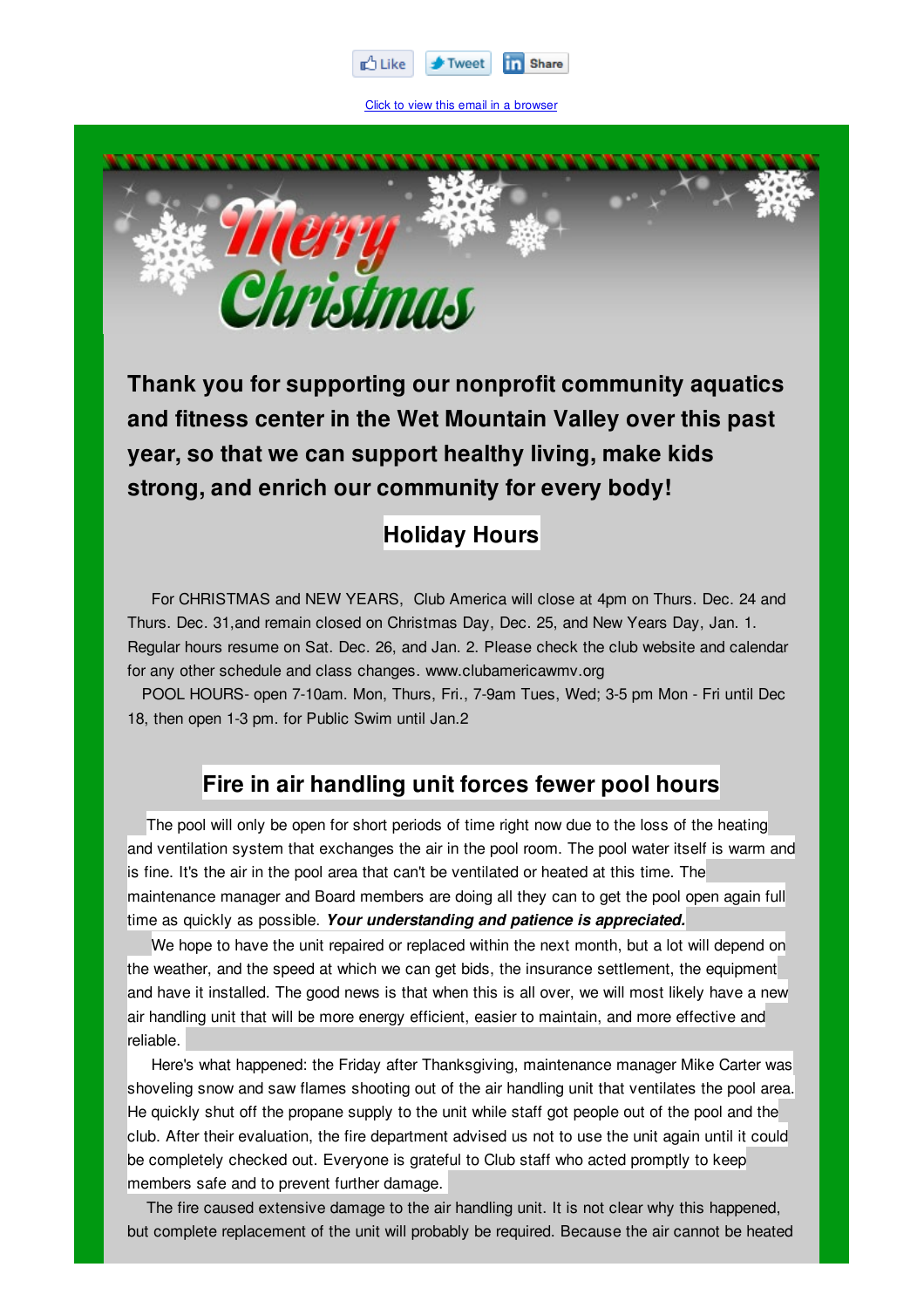and circulated through the pool area, we can only allow the pool to be uncovered for short periods of time due to the humidity that builds up in the pool room. When that humidity gets above 60-70%, damage to the walls, and equipment is likely to occur, and the space itself can become contaminated with mold and mildew causing a health hazard.

Last week, the insurance adjuster from the Club insurance company, inspected the unit and has asked for bids for repairs or replacement. Heating contractors have been contracted and are preparing bids right now. Everyone is moving as quickly as possible.

Most of the cost of this will be covered by our insurance, and may run about \$20,000 or more, so we must work with them. It will take time and we appreciate your understanding.

#### **Membership rate changes for Jan 1, 2016**

We're pleased to announce **a new lower cost monthly membership** for any adult individual age 18 and over: \$45 per month! This membership requires payment by monthly electronic funds transfer (EFT) from a bank account or credit card, and a 12 month contract. Or you may make a single nonrefundable cash payment of \$540. It also features the ability to put the membership on hold for 1 month, or up to 6 months with written notice and a \$5 fee for each hold.

For couples, adding a second adult will cost \$35 per month. **Otherwise all rates will stay the same.**

Starting Jan 1, we will now require **all changes to and termination of memberships be made in writing, by completing a change or termination form and paying a small fee**. Forms will be available at the front desk, and on the club website for download and printing.

All the details of these changes will be available at the front desk by Jan 1, 2016.

## **Donate to the Spirit Campaign and support Club America before Dec. 31**

This year's Wet Mountain Valley Community Foundation Spirit Campaign ends Dec 31, and we ask everyone to please a donation to Club America through this program if at all possible. *Your donation will be matched by funds from the Community Foundation* and then sent on to us, so your donation helps even more. Please take advantage of this opportunity to support a part of the community that you are personally involved in. If every member gave the equivalent of a months membership, we would We specifically want to use some of these funds to purchase new cardio machines for the gym area. The required coupon can be found in the Wet Mountain Tribune, at the front desk of the club or online at www.wmvcf.org.

### **Use Amazon Smile for online shopping**

When you shop from the www.smile.amazon.com website, Amazon donates money to Club America! You will be asked to pick a charity and we're listed under Custer2020, Inc. It's a simple way to have someone else donate a little money to something you support. Click here to start shopping and donating now.

### **Our holiday wish list - what's yours?**

We always appreciate donations of

- \* office supplies: copy paper, note pads, HP 61 black ink cartridges
- \* new yoga mats \* new or used paper shredder
- \* postage stamps \* ask Janie at the front desk about other needs

**What new equipment, classes, features would YOU like to see at Club America?** We are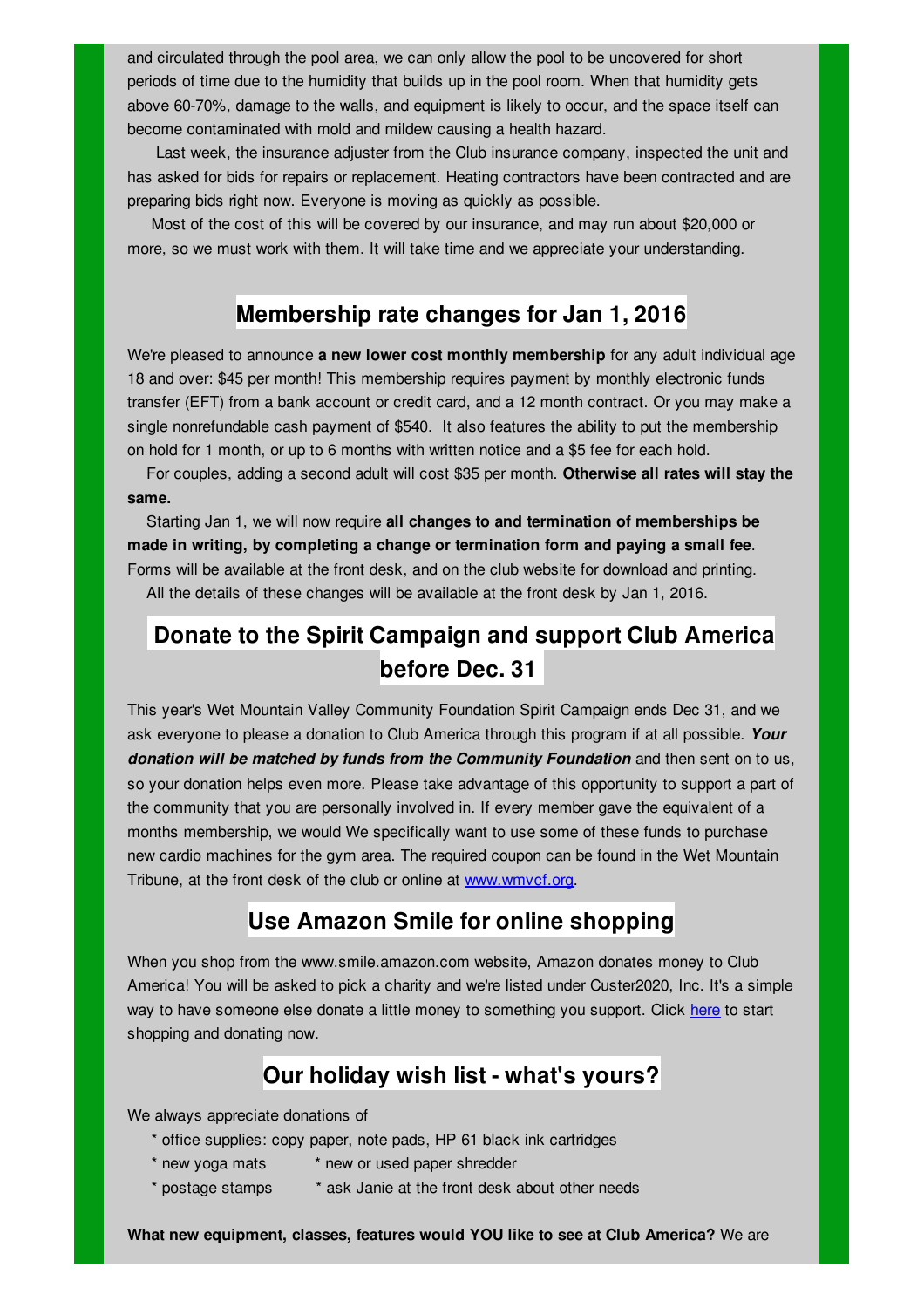actively planning and fundraising starting with this year's Spirit Campaign to upgrade our facility. Let us know by leaving a suggestion in the suggestion box in the entryway. We'll be sending out a survey soon, too.

#### **Please welcome new Manager, assistant manager**

We are happy to announce that valley resident Janie Bolte is now our new Office Manager. Janie has a Master's degree in Exercise Physiology, and her Bachelor's degree in Kinesiology. She has experience in corporate fitness, teaching fitness classes as well as office management. She is passionate about helping people achieve a healthy lifestyle.

Dawnette Marples has just joined us as assistant manager. Dawnette brings a variety of office and customer service skills to the club.

## **CPR class set for Jan 12 at Public Health**

Update your CPR certification or learn this potentially lifesaving skill. All volunteers are encouraged to be CPR certified, so Club America will cover the cost of the class if you are actively volunteering. Call Gail at 783-3369 to register.

### **How to turn resolutions into reality**

**Not making the progress you'd like to see** by exercising on your own? Not sure how to start back, again? Try a class with one of our certified instructors, or work with one of our certified personal trainers - they'll assess you and your goals and will at times push you harder than you might otherwise push yourself when you're ready!

Remember your body adapts to whatever kind of exercise you do most, so then it takes more effort to see results. Try something completely different, mix it up, and your body will respond accordingly.

So try a new class, or hire a trainer for a set of sessions, or ask at the front desk to set up an introduction to the gym, and you just might achieve your goals this coming year!

# **Save the Date: May 14, 2016 for the Sneaker Ball! Westgrass 5K - July 9; Hermit Pass Marathon, Half Hermit, Lucky Hermit 13K - Sept 17**

The newly formed fundraising committee for Club America announces that the first Sneaker Ball will be held on Saturday May 14, in the evening. Location to be announced, but save this date now.

The event will feature a live band, dancing, food, wine, beer, prizes and a silent auction. Plan to come all dressed up but wearing your best sneakers, for a fun filled evening to celebrate Spring!

The Westgrass 5K will be held Saturday morning during the High Mountain Hay Fever bluegrass festival, July 9. This year there will be a 1 mile PowerWalk too.

And the 2nd ever Hermit Pass Marathon,



Half Hermit, and Lucky Hermit 13K will happen out at A Painted View Ranch on Saturday Sept 17. Registration opens soon.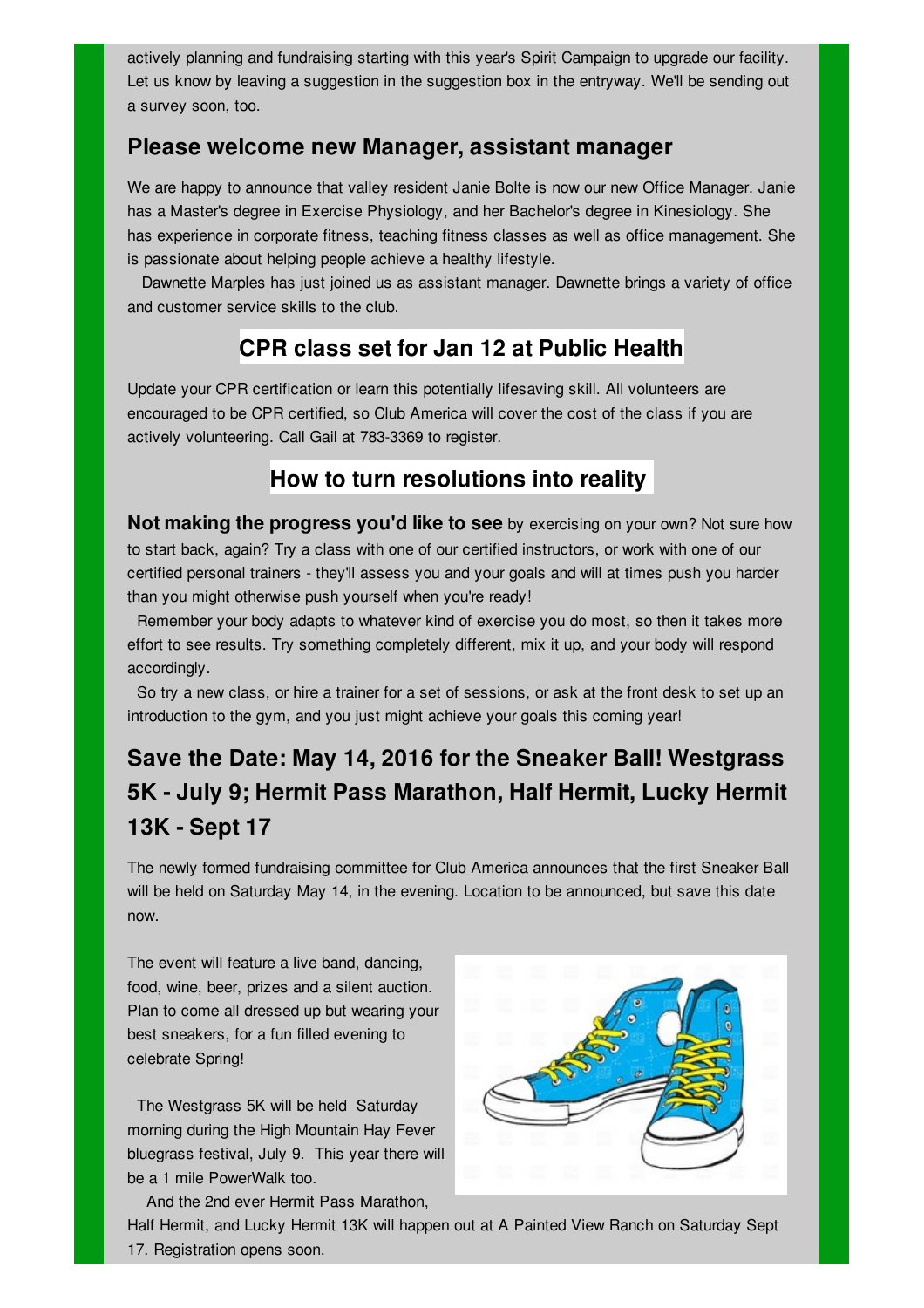Details about all events will be on the club website and in future newsletters. But mark your calendars now and plan to be there!

### **Kids Zone after school program will continue**

Kids Zone, our new after school program for ages 3 - 10 will meet Tues Dec. 22 and 29 from 4- 6pm during the holidays. Its only \$5 drop in fee per class. Since the club closes early on Thurs Christmas and New Years Eve, Kids Zone will not be held. After Jan 2, it returns to its regular Tues, Thurs and Friday schedule. It's still only \$30 per child per month or \$5 to give your child 2 hours that will help develop their physical as well as mental and social abilities. **Please share word of this program with friends and neighbors while there's still room for their kids to attend!**

### **Help sought with grant writing, marketing**

Do you have experience writing grants, marketing a business or just some extra time to fill learning a new skill? Club America is seeking volunteers to help with writing grants and marketing our programs. If you'd like to help, please contact Janie at the front desk or Barbara Sutton 719-371-8001. We need your help and can provide training and guidance. And it's something you can do from home (very few meetings!)

### **Also seeking new Board members**

Have ideas about the future of Club America? Want to help to see our community fitness center move forward, grow and improve? The Board of Directors is seeking new members to bring their skills and vision to help keep Club America strong. Leave a message and contact info for Jacky Brooks-Lawrence or Don Pinnella at the club front desk.

#### **Thank you Volunteers! without you we would not be here!**

More info at www.clubamericawmv.org

From all of us at Club America WMV, wishing you and yours a very happy, healthy holiday season!



If you no longer wish to receive these emails, please reply to this message with "Unsubscribe" in the subject line or simply click on the following link: Unsubscribe